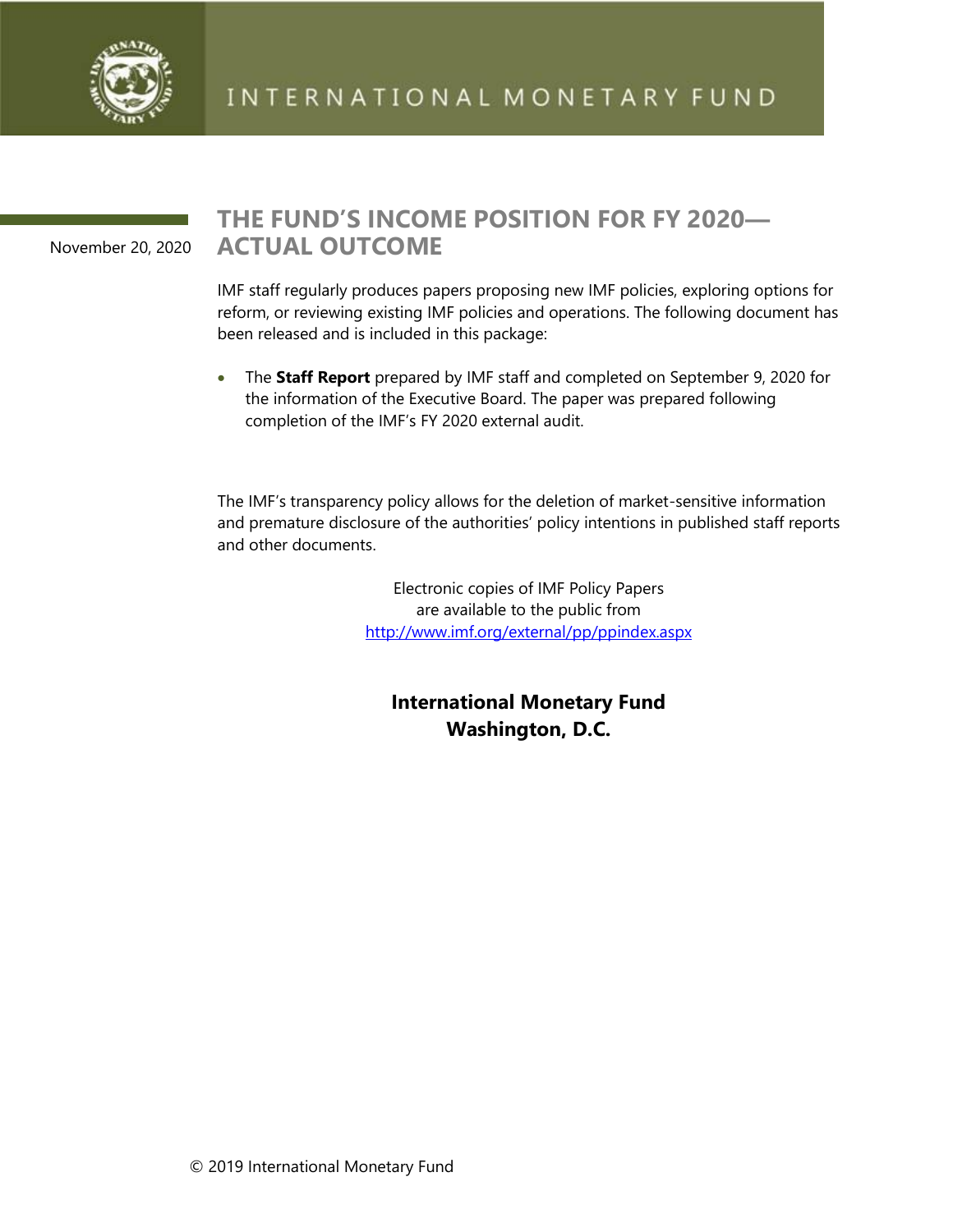

**THE FUND'S INCOME POSITION FOR FY 2020—ACTUAL OUTCOME**  September 9, 2020

## **EXECUTIVE SUMMARY**

This paper reports on the Fund's income position for FY 2020 following the closing of the Fund's accounts for the financial year and completion of the external audit. Net operational income was about SDR 1.4 billion, slightly higher than estimated in the April supplement, mainly reflecting higher investment income. However, the unrealized pension-related adjustment in FY 2020, stemming mainly from the actuarial remeasurement of staff retirement plan assets and liabilities, was larger than previously estimated and more than offset the Fund's net operational income, contributing to an overall net loss of about SDR 1.4 billion for the year.

The GRA net loss was charged against the special reserve, after which the Fund's precautionary balances amounted to SDR 16 billion at the end of FY 2020. In accordance with decisions taken in April 2020, a transfer of currencies amounting to SDR 319 million was made during the second quarter of FY 2021 from the Investment Account to the GRA.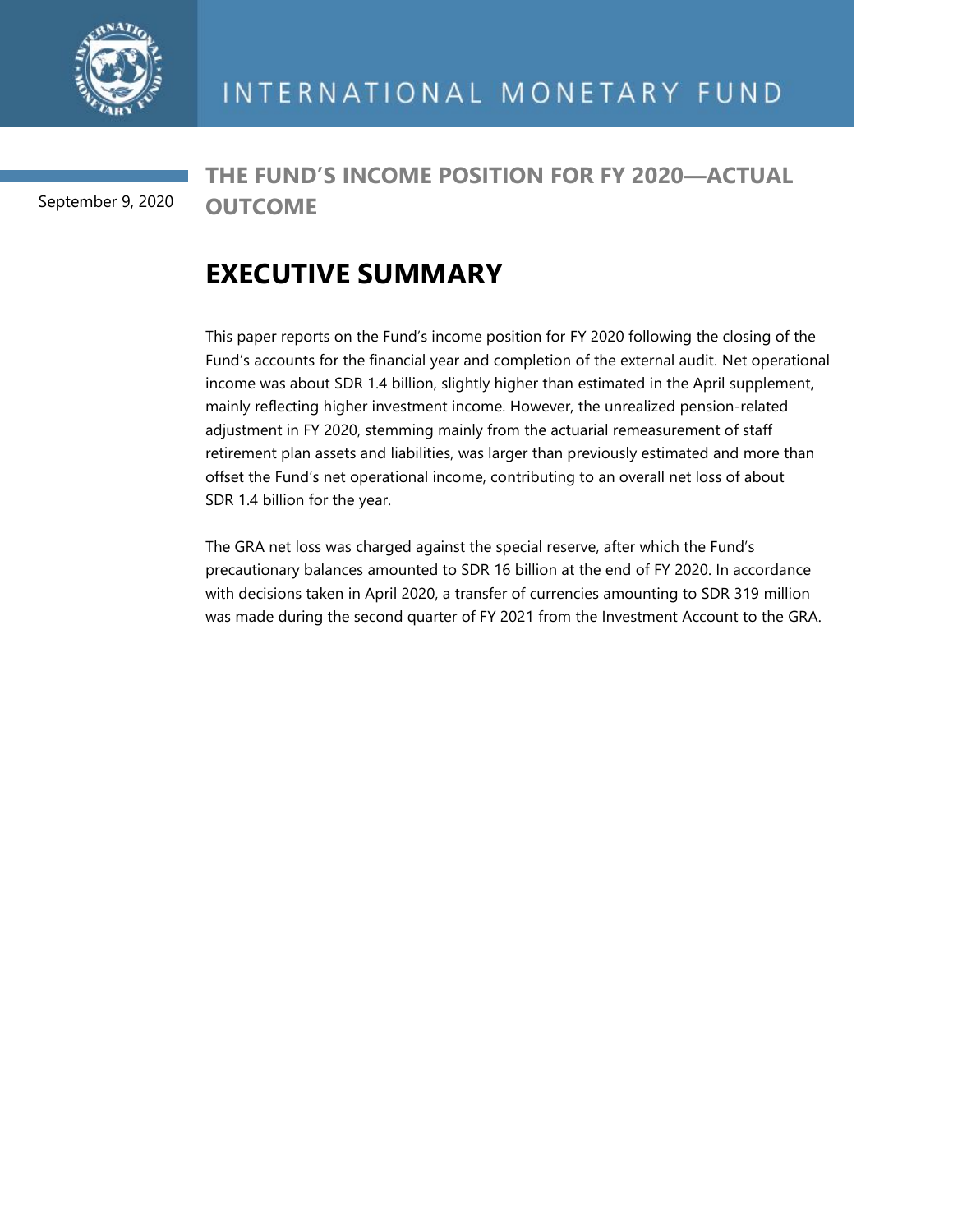Approved By **Andrew Tweedie (FIN)** Prepared by the Finance Department (Maria Manno, Amadou Ndiaye, Diviesh Nana, Courage Gumbanjera, Yan Sun-Wang, Jessie Yang, and Fiona Delaney under the guidance of Simon Bradbury), in consultation with the Legal Department and the Office of Budget and Planning.

## **CONTENTS**

| <b>REVIEW OF THE INCOME POSITION FOR FY 2020</b>     |  |
|------------------------------------------------------|--|
| <b>FIGURE</b>                                        |  |
|                                                      |  |
| <b>TABLES</b>                                        |  |
| 1. Income and Expenditures for FY 2020               |  |
| 2. Reconciliation of IAS 19 Losses-FY 2020           |  |
| 3. Reconciliation of Administrative Expenses—FY 2020 |  |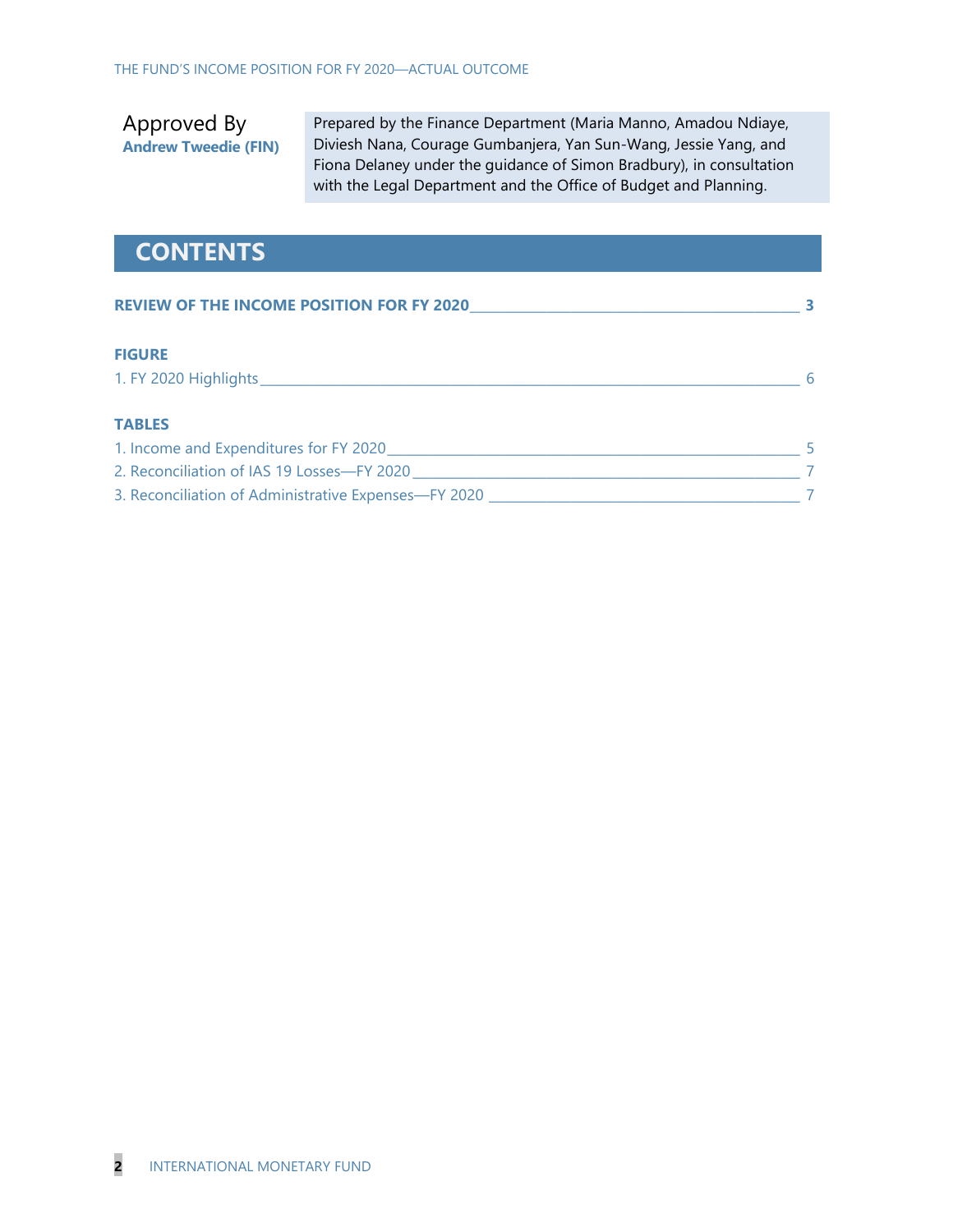## **REVIEW OF THE INCOME POSITION FOR FY 2020**

**1. This paper presents the Fund's net income position for FY 2020**. The actual outcome reported in this paper follows the closing of the Fund's accounts for the financial year and completion of the FY 2020 external audit conducted by PricewaterhouseCoopers, the Fund's external auditor.<sup>1</sup>

**2. Net operational income of about SDR 1.4 billion, mainly comprising income from lending and investments, remained strong for FY 2020, and was slightly higher than the estimate in the April 2020 Supplement (Line C, Table 1), <sup>2</sup> due to higher than anticipated investment income**. However, the unrealized pension-related adjustment in FY 2020, stemming mainly from the actuarial remeasurement of staff retirement plan assets and liabilities, was larger than previously estimated and more than offset the Fund's net operational income, resulting in a net loss in the GRA of about SDR 1,549 million, and an overall net loss of SDR 1,447 million for the year (Table 1). The results are highlighted in Figure 1 and discussed below:

- **Lending income**. Lending income amounted to SDR 1,884 million, SDR 5 million below the April Supplement estimate. Robust income from lending reflects the ongoing elevated use of Fund credit due partly to the Fund's support to members to help address the COVID-19 pandemic. Income from the margin, commitment fees, and surcharge income were in line with projections in the Supplement; however, service charges were lower following delays in some projected purchases under the Rapid Financing Instrument.
- **Income of the Investment Account**. Investment income from the Fixed-Income Subaccount amounted to SDR 319 million, higher than the April estimate of SDR 253 million, reflecting the continued decline in bond yields and a sharp recovery in credit spreads in April. The Endowment Subaccount (EA) also reversed earlier projections that had pointed to negative returns due to the significant sell-off in risk assets during the COVID-19 outbreak. These assets recovered strongly in April amid central banks' emergency policy responses while bond yields continued to decline.<sup>3</sup> These developments bolstered the EA's performance resulting in a gain of SDR 112 million for the financial year.
- **IAS 19 losses**. The total IAS 19 loss for FY 2020 amounted to SDR 2,971 million, SDR 596 million higher than the SDR 2,375 million estimated in the April Supplement. The total loss comprises the sum of two factors (Table 2):

(i) The actuarial (or remeasurement) losses, which increased by SDR 676 million due mainly to the change in the discount rate from the 2.97 percent projected in the April Supplement to the final year-end rate of 2.73 percent, which increased the actuarial losses by SDR 519 million.<sup>4</sup> Plan asset

<sup>&</sup>lt;sup>1</sup> Se[e Audited Financial Statements for the Financial Years Ended April 30, 2020, and 2019.](https://www.imf.org/external/pubs/ft/quart/index.htm/)

<sup>&</sup>lt;sup>2</sup> See Review of the Fund's Income Position for FY 2020 and FY 2021-2022 Supplementary Information.

<sup>&</sup>lt;sup>3</sup> The assets of the Endowment Subaccount are invested in a globally diversified portfolio consisting of a 60/40 percent split between global fixed-income and equity instruments.

<sup>4</sup> See page 31 o[f Audited Financial Statements for the Financial Years Ended April 30, 2020, and 2019.](https://www.imf.org/external/pubs/ft/quart/index.htm/)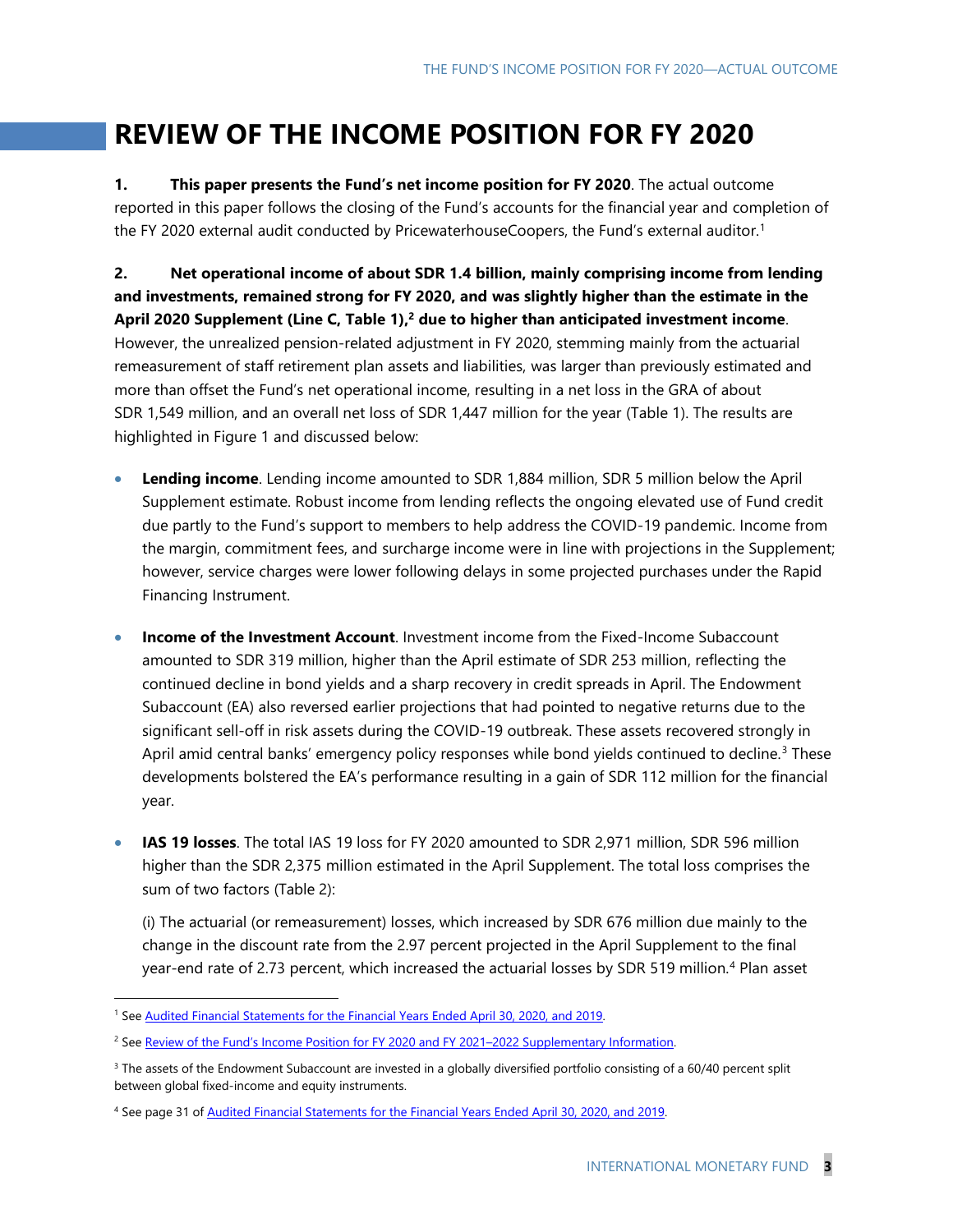performance was also weaker than anticipated at the time of the April Supplement, further contributing to the increase in the loss.

(ii) The difference between: (a) the actuarially determined annual IAS 19 expense that measures, on an accrual basis, the increase in obligations under the staff benefit plans stemming from an additional year of staff service; and (b) the funding (cash appropriation) for the year. The net IAS 19 expense for FY 2020 amounted to SDR 91 million compared to the projected expense of SDR 171 million. The difference of SDR 80 million reflects mainly the gain from past service costs related to plan amendments as part of the Comprehensive Compensation and Benefits Review (CCBR) approved by the Executive Board in December 2019.

• **Expenses**. Total expenses of SDR 891 million were SDR 4 million lower than projected in April. Net administrative expenditures ended the year slightly above the earlier estimate, reflecting actual net expenditures being higher by about US\$2 million.<sup>5</sup> Capital budget items expensed were lower by about SDR 4 million due mainly to the costs related to swing space and operational expenses for the HQ1 renewal being below the earlier estimated budget, and depreciation was broadly in line with earlier projections. Table 3 provides a reconciliation between the net administrative budget outturn and the administrative expenses reported in the FY 2020 audited financial statements.<sup>6</sup>

**3. Precautionary balances**. Precautionary balances of SDR 16 billion at year end were below the SDR 16.5 billion projected in the April Supplement. As noted above, the unrealized pension-related accounting adjustment in FY 2020 exceeded earlier projections by about SDR 0.5 billion, further offsetting net operational income, which remained broadly in line with earlier estimates.

**4. No decisions are required at this time**. The Executive Board took all necessary decisions in April 2020 during the review of the Fund's income position for FY 2020 and FY 2021–2022. <sup>7</sup> Consistent with the relevant Board decision, the GRA net loss for FY 2020 was charged against the special reserve. Income from the Endowment Subaccount of SDR 112 million is retained in the subaccount. <sup>8</sup> Currencies equivalent to Fixed-Income Subaccount income of SDR 319 million were transferred from the Fixed-Income Subaccount to the GRA during the second quarter of FY 2021. No transfer of currencies is to be made from the GRA to the Fixed-Income Subaccount given the net GRA loss in FY 2020. 9

<sup>5</sup> See FY2020—[Output Cost Estimates and Budget Outturn.](https://www.imf.org/en/Publications/Policy-Papers/Issues/2020/10/23/FY2020-Output-Cost-Estimates-and-Budget-Outturn-49836)

<sup>6</sup> The administrative expenses reported in the audited financial statements include non-operational costs, i.e., the pension cost accrual.

<sup>&</sup>lt;sup>7</sup> Decisions No. 1 through 4 in [Review of the Fund's Income Position for FY 2020 and FY 2021](https://www.imf.org/en/Publications/Policy-Papers/Issues/2020/07/24/Review-Of-The-Funds-Income-Position-For-FY-2020-And-FY-2021-2022-49606)-2022.

<sup>8</sup> Decision No. 3 in [Review of the Fund's Income Position for FY 2020 and FY 2021](https://www.imf.org/en/Publications/Policy-Papers/Issues/2020/07/24/Review-Of-The-Funds-Income-Position-For-FY-2020-And-FY-2021-2022-49606)-2022 provides for the transfer to the GRA of the income of the Fixed-Income Subaccount for meeting the Fund's FY 2020 administrative expenses. The income of the Endowment Subaccount for FY 20 is retained in the Endowment Subaccount and invested according to the Rules and Regulations for the Investment Account.

<sup>&</sup>lt;sup>9</sup> See paragraph 18, Revie[w of the Fund's Income Position for FY 2020 and FY 2021](https://www.imf.org/en/Publications/Policy-Papers/Issues/2020/07/24/Review-Of-The-Funds-Income-Position-For-FY-2020-And-FY-2021-2022-49606)-2022.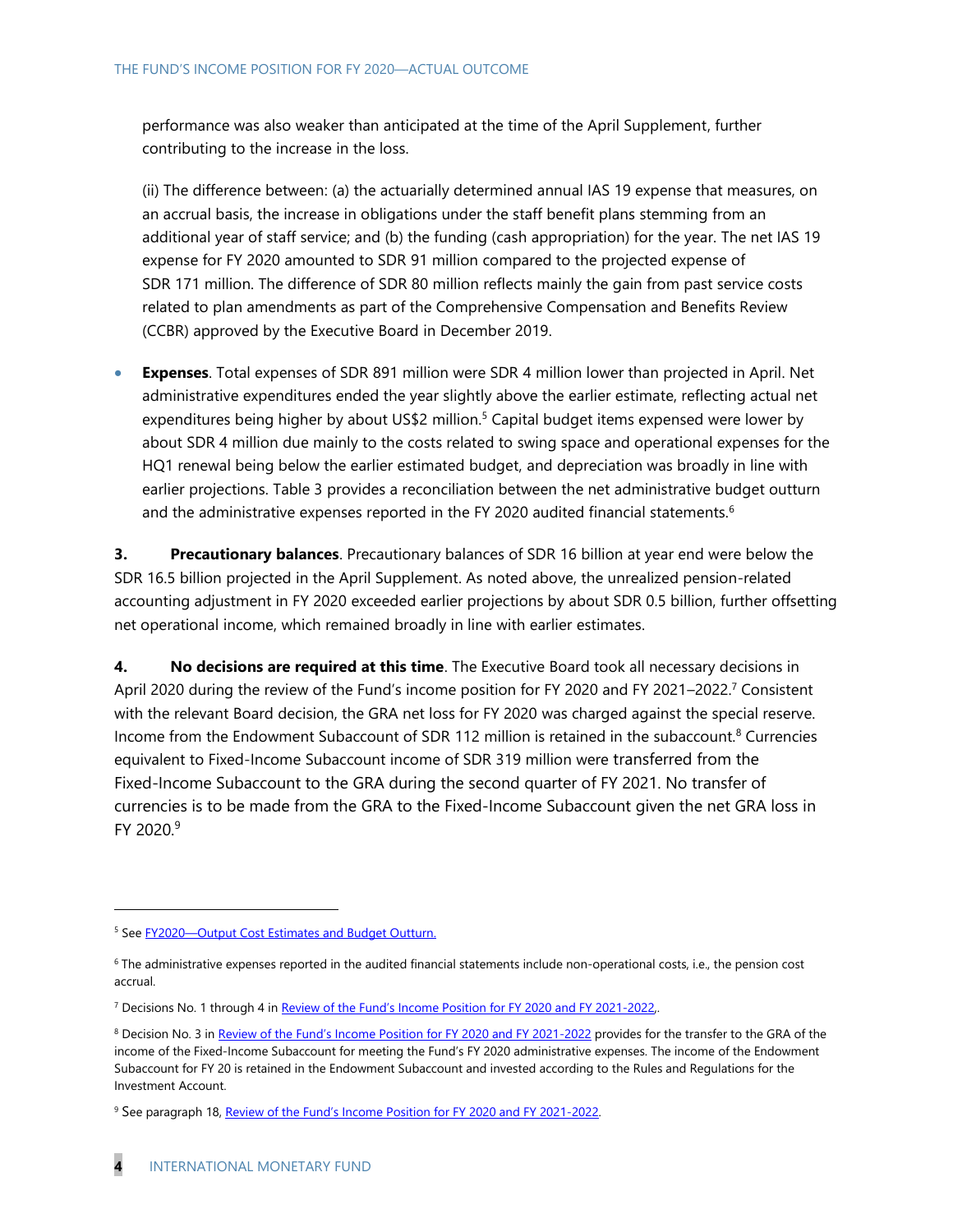| <b>Table 1. Income and Expenditures for FY 2020</b><br>(SDR millions) |                                                             |                                   |                |                   |
|-----------------------------------------------------------------------|-------------------------------------------------------------|-----------------------------------|----------------|-------------------|
|                                                                       |                                                             | <b>April</b><br><b>Supplement</b> | <b>Actual</b>  |                   |
|                                                                       |                                                             | Projections <sup>1</sup>          | <b>Outcome</b> | <b>Difference</b> |
|                                                                       |                                                             | (a)                               | (b)            | $(c=b-a)$         |
|                                                                       | A. Operational income                                       | 2,251                             | 2,313          | 62                |
|                                                                       | Lending income                                              | 1,889                             | 1,884          | -5                |
|                                                                       | Margin for the rate of charge                               | 667                               | 667            | 0                 |
|                                                                       | Service and other charges                                   | 97                                | 91             | -6                |
|                                                                       | Commitment fees                                             | 373                               | 374            | 1                 |
|                                                                       | Surcharges                                                  | 752                               | 752            | 0                 |
|                                                                       | Investment income                                           | 253                               | 319            | 66                |
|                                                                       | Fixed-Income Subaccount investment income                   | 253                               | 319            | 66                |
|                                                                       | Endowment subaccount payout                                 | 0                                 | $\Omega$       | 0                 |
|                                                                       | Interest free resources <sup>2</sup>                        | 44                                | 45             | 1                 |
|                                                                       | SCA-1 and other                                             | 44                                | 45             | 1                 |
|                                                                       | Reimbursements                                              | 65                                | 65             | 0                 |
|                                                                       | <b>SDR Department</b>                                       | 3                                 | 3              | 0                 |
|                                                                       | <b>PRG Trust</b>                                            | 62                                | 62             | 0                 |
|                                                                       | B. Expenses <sup>3</sup>                                    | 895                               | 891            | -4                |
|                                                                       | Net administrative expenditures                             | 832                               | 833            | 1                 |
|                                                                       | Capital budget items expensed                               | 18                                | 14             | -4                |
|                                                                       | Depreciation                                                | 45                                | 44             | -1                |
|                                                                       | C. Net operational income (A-B)                             | 1,356                             | 1,422          | 66                |
|                                                                       | Net pension asset/(liability) (IAS 19) losses <sup>4</sup>  | $-2,375$                          | $-2,971$       | $-596$            |
|                                                                       | D. Net operational income/(loss) after IAS 19 losses        | $-1,019$                          | $-1,549$       | $-530$            |
|                                                                       | Endowment Subaccount investment income                      | $-126$                            | 112            | 238               |
|                                                                       | Special Disbursement Account net income/(loss) <sup>5</sup> | $\Omega$                          | $-10$          | $-10$             |

Source: Finance Department and Office of Budget and Planning

**Net income/(loss) position <sup>6</sup>**

Memorandum items:

<sup>1</sup> See Review of the Fund's Income Position for FY 2020 and FY 2021-2022 Supplementary Information.

<sup>2</sup> Interest free resources reduce the Fund's costs and therefore provide implicit returns. Since the Fund invests its reserves in the Investment Account to earn a higher return, the interest free resources retained in the GRA are mainly attributable to the SCA-1, unremunerated reserve tranche positions not represented by gold holdings, and GRA income for the year not yet transferred to the Investment Account. These resources reduce members' reserve tranche positions and the Fund's remuneration expense or increase interest income if reflected in SDR holdings of the GRA, resulting in implicit income for the Fund.

Fund credit (average stock, SDR billions) 66.7 66.7 SDR interest rate (average, in percent) 0.8 0.8 0.8 US\$/SDR exchange rate (average) 1.38 1.38 Precautionary balances (end of period, SDR billions) 16.5 16.0

<sup>3</sup> See Table 3 for a reconciliation to the administrative expenses reported in the financial statements for FY 2020.

<sup>4</sup> IAS 19 is the accounting standard that prescribes the accounting treatment of pensions and employee benefit expenses and involves actuarial valuations (see Table 2).

<sup>5</sup> Reflects income of SDR 9 million recognized in the Special Disbursement Account following Somalia's arrears clearance, less SDR 19 million that was contributed to the PRG Trust.

<sup>6</sup> See "Total comprehensive income" reported in Audited Financial Statements for the Financial Years Ended April 30, 2020, and [2019.](https://www.imf.org/external/pubs/ft/quart/index.htm/)

**-1,145 -1,447 -302**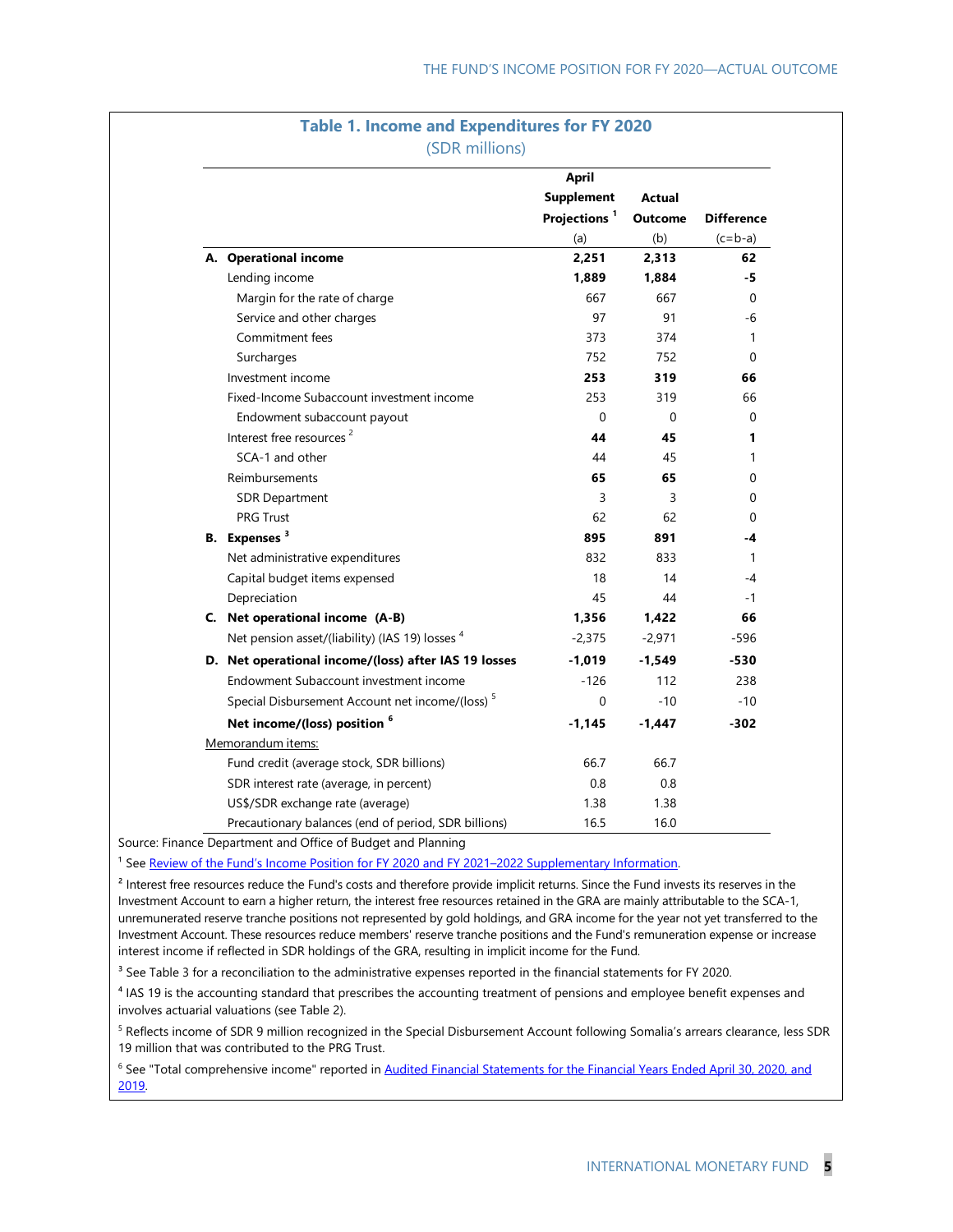